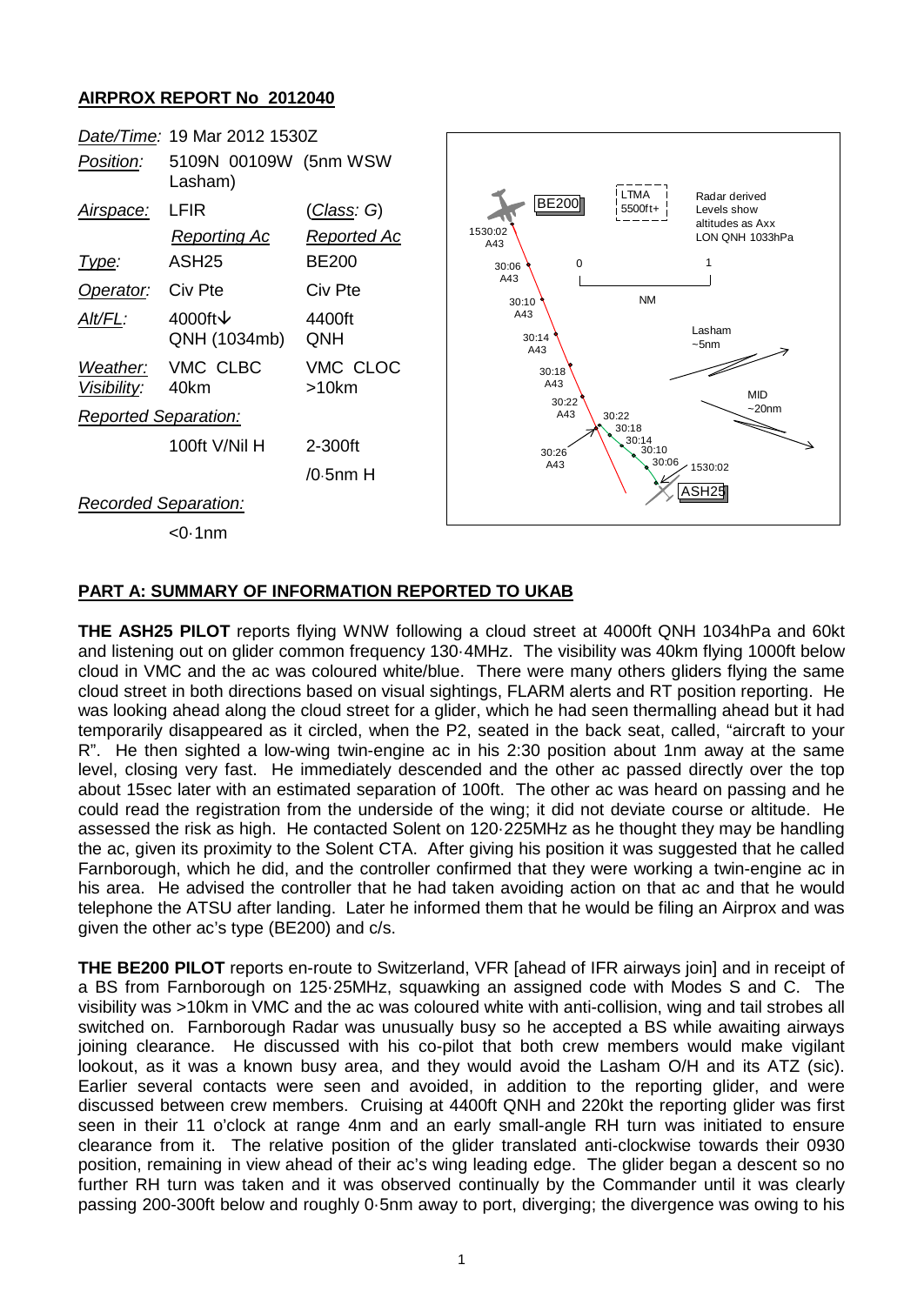early RH turn undertaken. He assessed the risk as none. As he was flying within Class G airspace on a daytime flight in good visibility, he did as required - see and be seen and avoid as necessary. RoA Regulations adherence should have prompted him to maintain course and speed but in fact he did better by initiating an early RH turn and continually observing the glider. He believed there was no risk of collision as both pilots saw the other ac and each took minor avoiding action to increase separation as befits good airmanship in the open FIR. He thought nothing was gained by Airprox reporting in these circumstances. He is interested to hear whether the filing of this Airprox report adds anything to the safety of GA in UK Class G airspace, particularly when the majority of gliders neither use transponders nor RT and both crews took early, proportionate and sensible decisions.

**THE BE200 CHIEF PILOT** comments that in terms of whether any safety is added to GA in Class G airspace, it does serve to highlight the general difficulty in seeing gliders albeit on this occasion both crews saw each other in time to take avoiding action. Gliders are notoriously hard to see yet seldom communicate with ATSUs, fit transponders, anti-collision beacons or carry high visibility markings. He thought that military gliders belonging to cadet corps carry high visibility markings on the wings but with some penalty in terms of structural life. Whilst appreciating the impact conspicuity measures may have on performance/weight/cost, consideration should be given to mandating such measures for gliders should they wish to share the same airspace with other users for whom the same measures are more usually required. Furthermore, gliders should be mandated to carry at least Mode C transponders such that to any TCAS equipped ac the glider becomes more conspicuous.

**THE FARNBOROUGH LARS CONTROLLER** reports working LARS W during a very busy session when the BE200 flight called en-route to Switzerland. The ac was identified and placed under a BS and, at the request of the crew, he activated the ac's flight plan. When S of CPT the crew requested a heading for MID and, as the flight was under a BS, he offered a steer of 130° which he noticed the flight did not take; instead it continued through an area with multiple contacts. After a number of miles the crew requested another steer and asked if there was any information regarding their flight plan. He advised a new steer of 110° and that his flight plan was activated. He noticed the BE200 flight take the turn and the crew, in a very convoluted way, made it clear that they were intending to join CAS as per their flight plan. By this point he had received a call from the ASH25 pilot who was told to standby. He coordinated an airways join with LTC and transferred the BE200. He went back to the ASH25 pilot who asked if he had been working a light ac N of Popham at approximately 4·5A. He advised the pilot that he had and believed the ac to be the BE200 but as the frequency was busy the ASH25 pilot advised that he would call when on the ground. He asked if the pilot required a service which was declined. Later the ASH25 pilot telephoned and advised that he would be filing an Airprox.

**ATSI** reports that an Airprox was reported by the pilot of an ASH25 glider when it came into proximity with a BE200 at altitude 4000ft between Popham and New Alresford.

The ASH25 had departed Lasham and was operating VFR along a 'cloud street' with 'many other gliders'. The ASH25 flight was not in receipt of an air traffic service.

The BE200 flight en-route to Switzerland was in contact with Farnborough LARS (W) on 125·250MHz.

ATSI had access to both pilots' reports, LARS controller report, recorded area surveillance and transcription of frequency 125·250MHz. In addition ATSI contacted the BE200 operator to discuss aspects of the flight plan for that day's flight. Due to elapsed time a copy of the flight plan filed was not available. ATSI also discussed aspects of flight planning and activation with Farnborough ATC.

The prevailing weather in the vicinity of Farnborough and Southampton was: METAR EGLF 191520Z 25012KT 220V280 CAVOK 13/M00 Q1033= METAR EGHI 191520Z 28006KT 220V310 9999 FEW048 12/M01 Q1033=.

Prior to departure, normal practice for the BE200 operator was to telephone 'London' and request activation of the flight plan. At the same time, 'London' would customarily instruct the pilot to route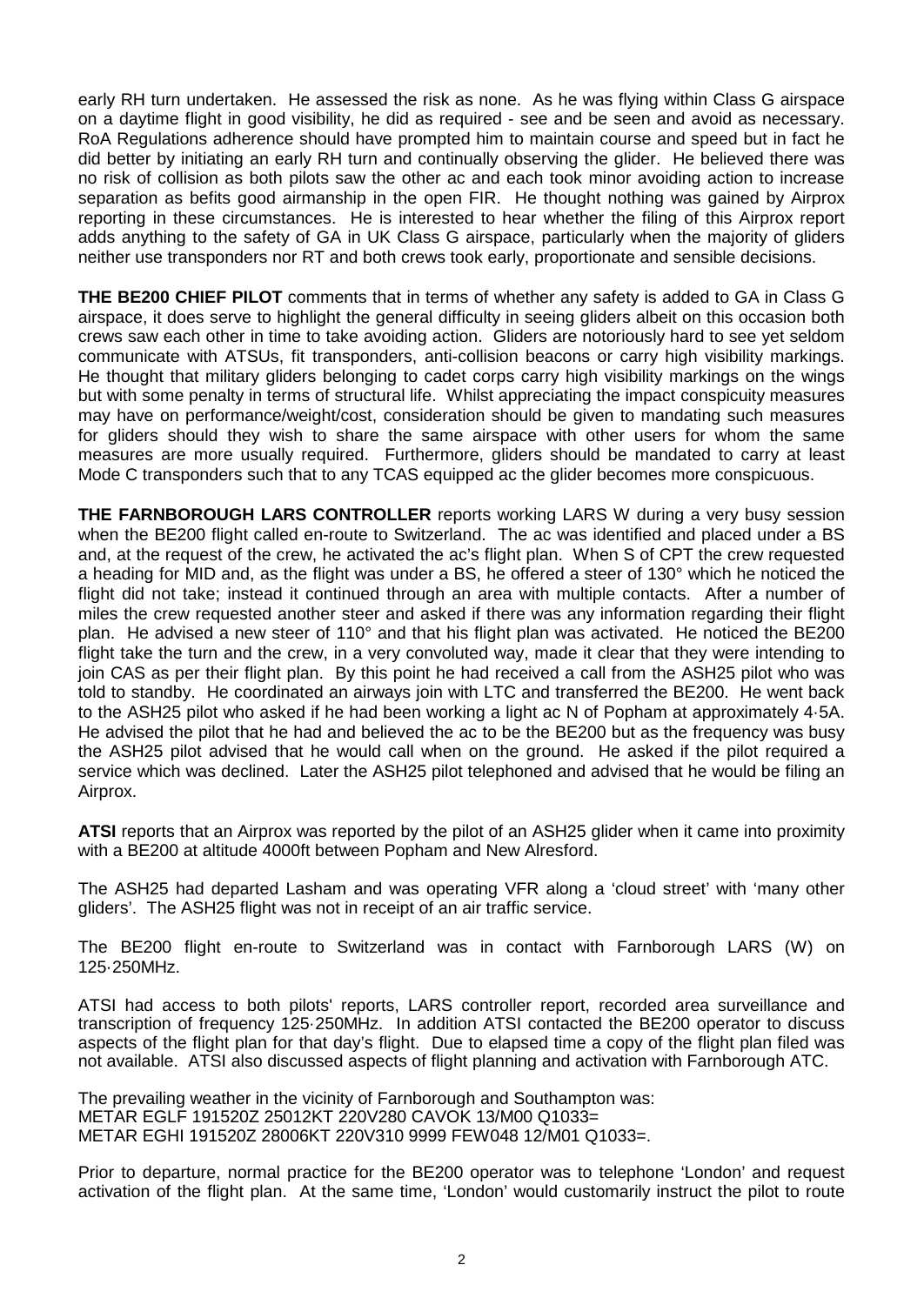on track CPT whilst remaining clear of CAS, issue an airways SSR code and pass the London frequency to call for join. On this occasion, 'London' was unreachable via telephone. The pilot decided to depart and call RAF Benson. After a short service from Benson it was suggested that the BE200 flight continue en-route by calling Farnborough LARS.

At 1523:00 the BE200 flight called Farnborough LARS (W). The ac was 9·2nm NE of CPT at altitude 4400ft. Details were passed and the pilot requested activation of the flight plan to Berne. Having confirmed the BE200's time of departure the LARS controller stated that the flight plan would be activated. Farnborough ATC stated to ATSI that having received the details, unit procedure would be for the controller to request the unit assistant to forward the details to Flight Plan Reception and request activation of the plan.

The BE200 continued towards CPT at 4400ft and was allocated SSR code 0433. The LARS controller informed the BE200 pilot that it was a BS; however, this was not read-back.

At 1527:10 the BE200 pilot requested a radar heading for MID. At the time the ac was established on a track of 175°, 7·1nm S of CPT at altitude 4400ft. The LARS controller noted it was a BS and offered a steer to MID of 130°.

At 1530:00 the BE200 pilot called the LARS controller stating that the BE200 was becoming, "…*squeezed by airspace all around us and above us in a minute is there a chance you could er give us a er traffic service and a steer round the airspace on the way towards Midhurst."* The controller replied with a steer of 110°; however the request for a TS made within the exchange was not acknowledged. This was answered by the pilot, "*yeah I know the steer to get there I just wanted to keep us out of controlled airspace we're at flight level correction four thousand four (1530:20) hundred feet at the moment…"*

[UKAB Note (1): The Heathrow/Gatwick radar recordings at 1530:02 shows the BE200 5·2nm W of Lasham at altitude 4300ft on a track of 160°, speed 249kt. 2.7nm ahead of the BE200 in its 11 o'clock is a primary only position indication symbol tracking 325°. Correlating this primary return to the ASH25's GPS data-logger confirms its identity as the ASH25 glider. The 2 returns continue to converge, the ASH25's return exhibiting track jitter, appearing to turn about 10° L onto 315° before it fades at 1530:22 in the BE200's 1130 position range 0·25nm. The CPA occurs during the ASH25's radar fade period as the BE200 is seen on the next sweep maintaining altitude 4300ft QNH and passing abeam the ASH25's last recorded position. Taking into account the ASH25's speed and track, it is estimated the ac pass with <0·1nm horizontal separation. The ASH25 data-logger recorded the gliders GPS altitude at 1530:22 as 4029ft and at 1530:30 as 3980ft.]

The ASH25 pilot reported that the back seat pilot had initially spotted the BE200 'to the right'. After the encounter the pilot initially contacted Solent Radar for details of the other ac. As Solent had no knowledge of the traffic it was suggested that the ASH25 pilot contact Farnborough LARS.

At 1530:30 the BE200 pilot asked LARS, "…*are you working on a plan for us?"* The LARS controller replied that the plan had been activated. The BE200 pilot then asked for an airways joining clearance. The LARS controller replied, "*sorry wasn't clear you wanted to join…";* "*yeah flight level two seven zero Midhurst,"* replied the pilot.

At 1531:40 the ASH25 pilot called Farnborough LARS (W) and was instructed to stand-by. The controller then broke the transmission to instruct the BE200 flight to route towards GWC and issued an airways SSR code. Upon receiving the pilot's read back the controller then cleared the BE200 to join CAS and contact London Control.

The LARS controller called back the ASH25 flight at 1533:10 and there followed a conversation whereby the ASH25 pilot enquired as to whether or not Farnborough had been working a light twin in the area. The ASH25 pilot declined any further service and noted that a call would be made to Farnborough once the aircraft had landed.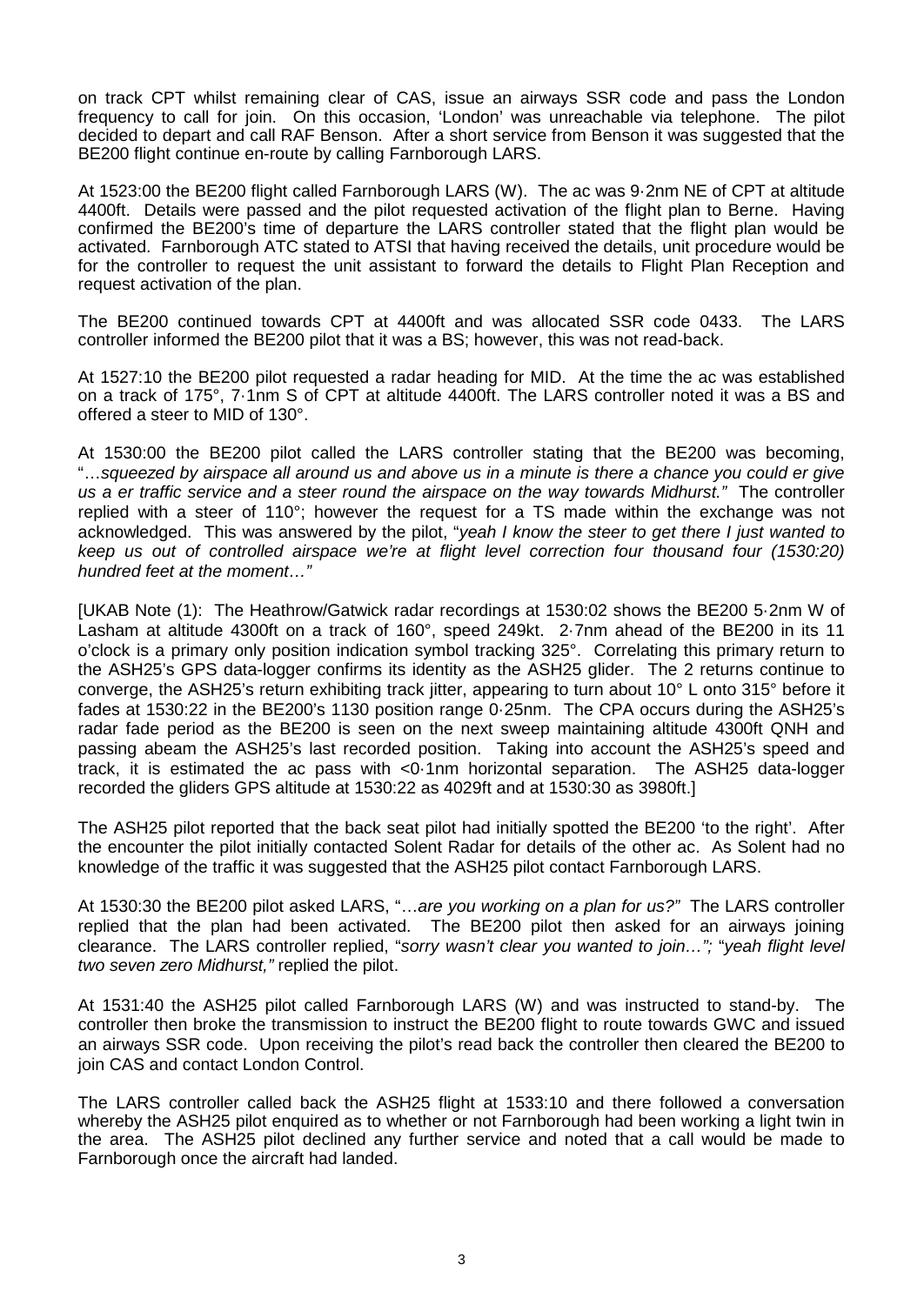Both ac were operating in Class G airspace where the responsibility for collision avoidance rests with the pilots.

The identity of the primary position indication symbol cannot be verified as the reporting ASH25 glider; however, the time, location and level of the encounter suggested a strong possibility that the primary symbol is the ASH25.

IFR flight plans, as filed by the BE200 operator, are handled through the European Integrated Initial Flight Plan Processing System (IFPS). Upon activation of the flight plan, the necessary fpss would have been produced across the relevant London sectors. However, Farnborough, not being a unit normally associated with the flight plan route, would not receive full active details of the BE200's flight. Therefore, even though the Farnborough controller took steps to activate the BE200's flight plan the controller would have had no more details about the flight's intentions other than that passed by RT.

The BE200 had been on the Farnborough LARS frequency for 7·5min before it became known to the controller that the BE200 wished to join CAS. It then took only just over a minute for the Farnborough controller to arrange an airway join with London Control. Farnborough ATC stated to ATSI that unit procedures are in place between Farnborough and LTC for flights calling in the FIR and requesting to join CAS.

When providing a BS, controllers have no obligation to pass TI but, should a controller consider that a definite risk of collision exists, a warning may be issued. Farnborough LARS does not have access to the composite multi-radar surveillance picture used in this investigation. Therefore, it is not possible to say whether or not the same primary symbol observed in this investigation was depicted on the Farnborough LARS (W) situation display.

The Airprox occurred in Class G uncontrolled airspace at altitude 4000ft, 5nm SW of Lasham. The BE200 was under a BS and the ASH25 was not in receipt of an air traffic service. In accordance with the notified procedures for flight in uncontrolled airspace the pilots involved were responsible for collision avoidance.

ATSI elected to follow-up with the operator their procedure for joining CAS on an IFR flight plan. It was suggested to the operator by ATSI, that they might consider including Farnborough as an addressee on their flight plan and, additionally, it was suggested that the operator might consider approaching Farnborough ATC to discuss their operations.

[UKAB Note (2): The RoA Regulations Rule 9 Converging states:-

- '(1) Subject to paragraphs (2) and (3) and Rules 10 (Approaching head-on) and 11 (Overtaking), aircraft in the air shall give way to other, converging aircraft as follows:
	- (a) flying machines shall give way to airships, gliders and balloons;
	- (b) airships shall give way to gliders and balloons;
	- (c) gliders shall give way to balloons.
- (2) Mechanically driven aircraft shall give way to aircraft which are towing other aircraft or objects.
- (3) Subject to paragraphs (1) and (2), when aircraft are converging in the air at approximately the same altitude, the aircraft that has the other on its right shall give way.']

## **PART B: SUMMARY OF THE BOARD'S DISCUSSIONS**

Information available included reports from the pilots of both ac, transcripts of the relevant RT frequencies, radar video recordings, reports from the air traffic controllers involved and reports from the appropriate ATC authorities.